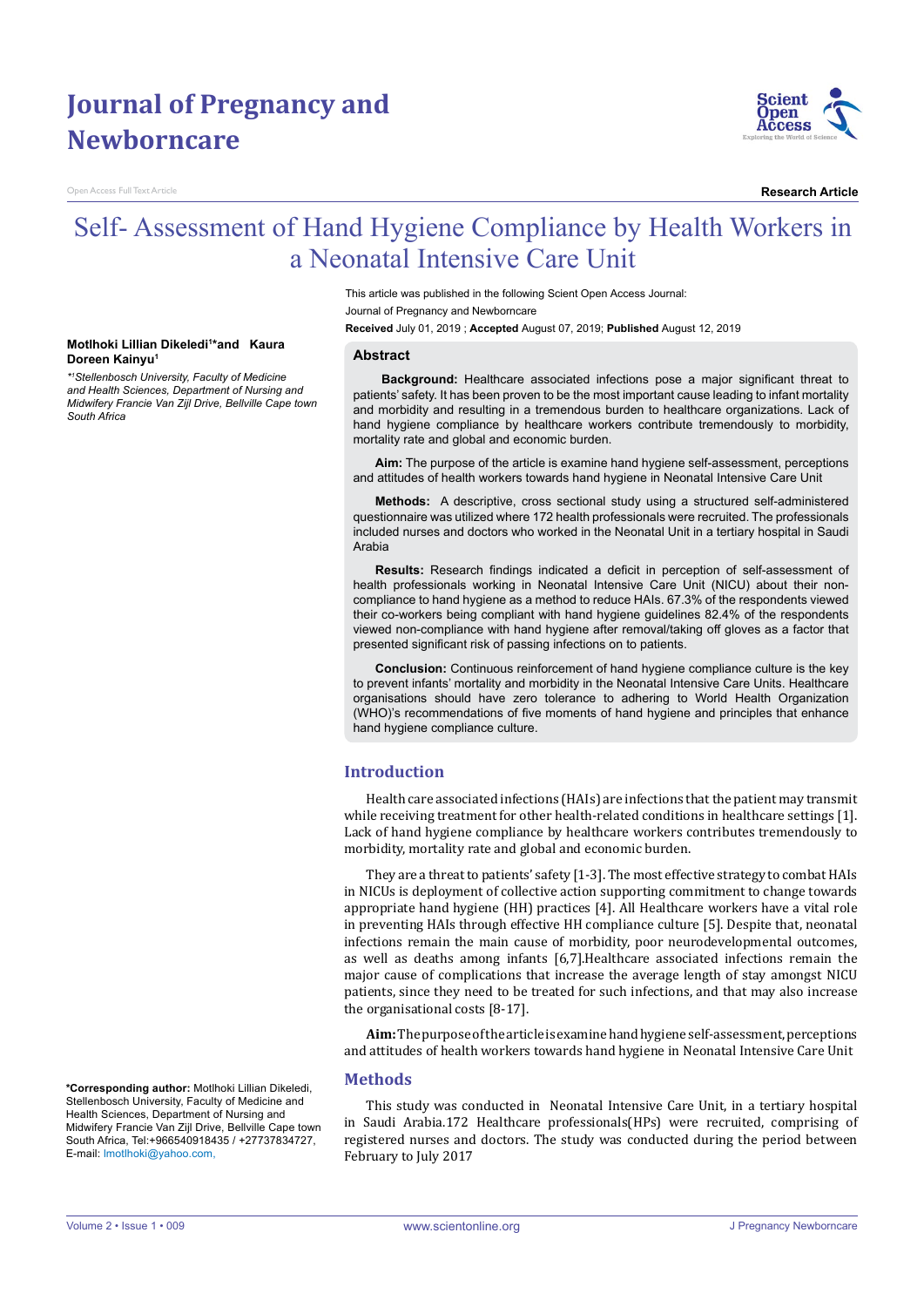## **Ethical considerations**

Permission to embark upon the study was achieved thru approval of Health Research Ethics Committee (HREC) of Stellenbosch University. Protocol number S17/02/032. Further permission was sought from the Institutional Review Board of the organisation for approval for research to be conducted in the institution. Informed written consent were obtained from participants.

## **Study design**

A descriptive quantitative study was conducted by using selfadministrative questionnaire.

## **Study population and sampling strategy**

The study population was all nursing staff (160) and medical (12) staff that are working in NICU. Total population was used and that involves all nurses and physicians who are employed fulltime in NICU and who have worked in the NICU department for a period of one year and above. The fact that the population was small the researcher decided to use the total population in the study. The participants name was picked electronically through organisation data scheduling. Each respondent was given a structured questionnaire. This was completed at their own time without interfering with the work activities. The researcher explained the purpose to the respondents, and reassuring them about the privacy and anonymity. An informed consent was obtained and the respondent was issued with envelopes place the answered questionnaires and seals the envelopes.

#### **Data analysis**

Data was analysed, and descriptive statistics were used to describe the ability of the medical and nursing staff to effectively understand the importance and readiness to reduce HAIs in NICU. Data was entered in on Excel sheets and then analysed by the researcher using SPSS (Statistical Package for Social Sciences) version 22.0 2016.Descriptive analysis was used to examine all data. Quantitative data analysis technique was applied, and descriptive statistics were used to explain data. P value of less than 0.05 was considered as significant. A further analysis was applied to determine the statistical difference between variables [1-3].

#### **Results**

Table 1 represents hand hygiene self-assessment whereby

self-assessment analysis on HH compliance of the HPs in NICU is described. HPs indicated that they comply with recommended guidelines regarding HH, while taking care of patients in NICU. That is evidenced by 97.5 %  $(6.96 + 0.25)$  of the respondence indicated their compliance. However regarding respondents' assessment of their co-workers compliance with HH, only 67.3 % (6.37+-1.00) believed that their colleques complied. Therefore question B3 had a uppermost variance with a Standard deviation(SD) of 1.00 whereby 6(3.7%) respondent believing the their colleques do not comply with the recommended recommendations. The standard deviation in question B1 to B5 is constant and equivalent which indicates less variability in the individual responses throughout self- assessment of HH variance on the struggle to adhere to recommended guidelines. Majority of the respondents (99.4%) perceived HH as a useful measure to prevent infection in NICU ( 6.99 +-0.16).

Table 2 represents description and attitude and perceptions related to HH. General attitude and perception of the HPs was positive, and that is important in preventing infection with no variance (SD=0.00) in question C1 and C2.Further, their perception on the need for HH after contact with body fluids considered as a useful measure to prevent infection 100% (7.00+-0.00).However respondents viewed non-compliance with HH after removal/ taking off gloves as a factor that presented significant risk of passing infection to patients. Respondents did not perceive the need to improve HH compliance with a high perception as 98.1 %( 6.97 +-0.19) demonstrating no motivation to improve. The results in Table 2 showed that the respondents did not perceive the need to improve in hand hygiene compliance and that is supported by 98.1 % (mean 6.97 +-0.19) indicated no motivation to improve on hand hygiene compliance culture. Respondents' attitude towards prevention of infection was largely established on the fact that they felt non-compliance with hand hygiene in certain situations would increase risk of infection considerably. Non-compliance with hand hygiene after treating of dirty/contaminated and clean/sterile wounds (98.7% 6.99±0.11) respondents indicated that this would present substantial risk of infection to patients.

The respondents indicated that they know the recommended indications for hand hygiene (HH) 97.5% (6.96 +-0.25 ). The availability and accessibility of recommended guidelines enhanced their knowledge of HH and thus encouraged more approaches by HPs to conform with HH. HPs in NICU and he majority of the respondents (96.9%) had attended an infection control course in the organisation which would likely impact

|  |  |  |  | Table 1: Hand hygiene self-assessment. |
|--|--|--|--|----------------------------------------|
|--|--|--|--|----------------------------------------|

| Table 1: Absolute and relative frequencies of answers with hand hygiene of self-assessment among all respondents. (n=159) |                                            |              |          |          |          |        |        |      |      |
|---------------------------------------------------------------------------------------------------------------------------|--------------------------------------------|--------------|----------|----------|----------|--------|--------|------|------|
|                                                                                                                           |                                            |              | 3        | 4        | 5        | n      |        | Mean |      |
| Questions (score specification                                                                                            | Absolute frequency/ relative frequency (%) |              |          |          |          |        |        |      | SD   |
| B1.Do you think that in caring for patients you follow good hand hygiene according to                                     | 0                                          |              |          |          |          |        | 151    | 6.94 | 0.26 |
| the recommended quidelines? (never (1) - always (7))                                                                      | (0.00)                                     | (0.00)       | (0.00)   | (0.00)   | (0.6)    | (4.4)  | (95.0) |      |      |
| B2.Do you know recommended indications of good hand hygiene? (not at all $(1)$ - fully                                    |                                            | 0            | $\Omega$ | 0        | 2        | 2      | 155    | 6.96 | 0.25 |
| (7)                                                                                                                       | (0.00)                                     | (0.00)       | (0.00)   | (0.00)   | (1.3)    | (1.3)  | (97.5) |      |      |
| B3.Do your colleagues comply with hand hygiene according to recommended guide-<br>lines? (never $(1)$ - always $(7)$ )    |                                            |              |          | 4        | 33       | 13     | 107    | 6.37 | 1.00 |
|                                                                                                                           |                                            | (0.6)        | (0.6)    | (2.5)    | (20.8)   | (8.2)  | (67.3) |      |      |
| B4.Do you think that your behaviour with hand hygiene is considered as exemplary by                                       |                                            | <sup>0</sup> | $\Omega$ | $\Omega$ | 13       | 28     | 118    | 6.66 | 0.62 |
| your colleagues? (not at all (1) - of course (7))                                                                         | (0.00)                                     | (0.00)       | (0.00)   | (0.00)   | (8.2)    | (17.6) | (74.2) |      |      |
| Is it difficult to adhere to hand hygiene according to recommended guidelines?                                            | O                                          | <sup>0</sup> | $\Omega$ | $\Omega$ | $\Omega$ | 8      | 151    | 6.95 | 0.22 |
| (always $(1)$ - never $(7)$ )                                                                                             | (0.00)                                     | (0.00)       | (0.00)   | (0.00)   | (0.00)   | (5.0)  | (95.0) |      |      |
|                                                                                                                           |                                            |              |          |          |          |        |        |      |      |

\*mean-average scales value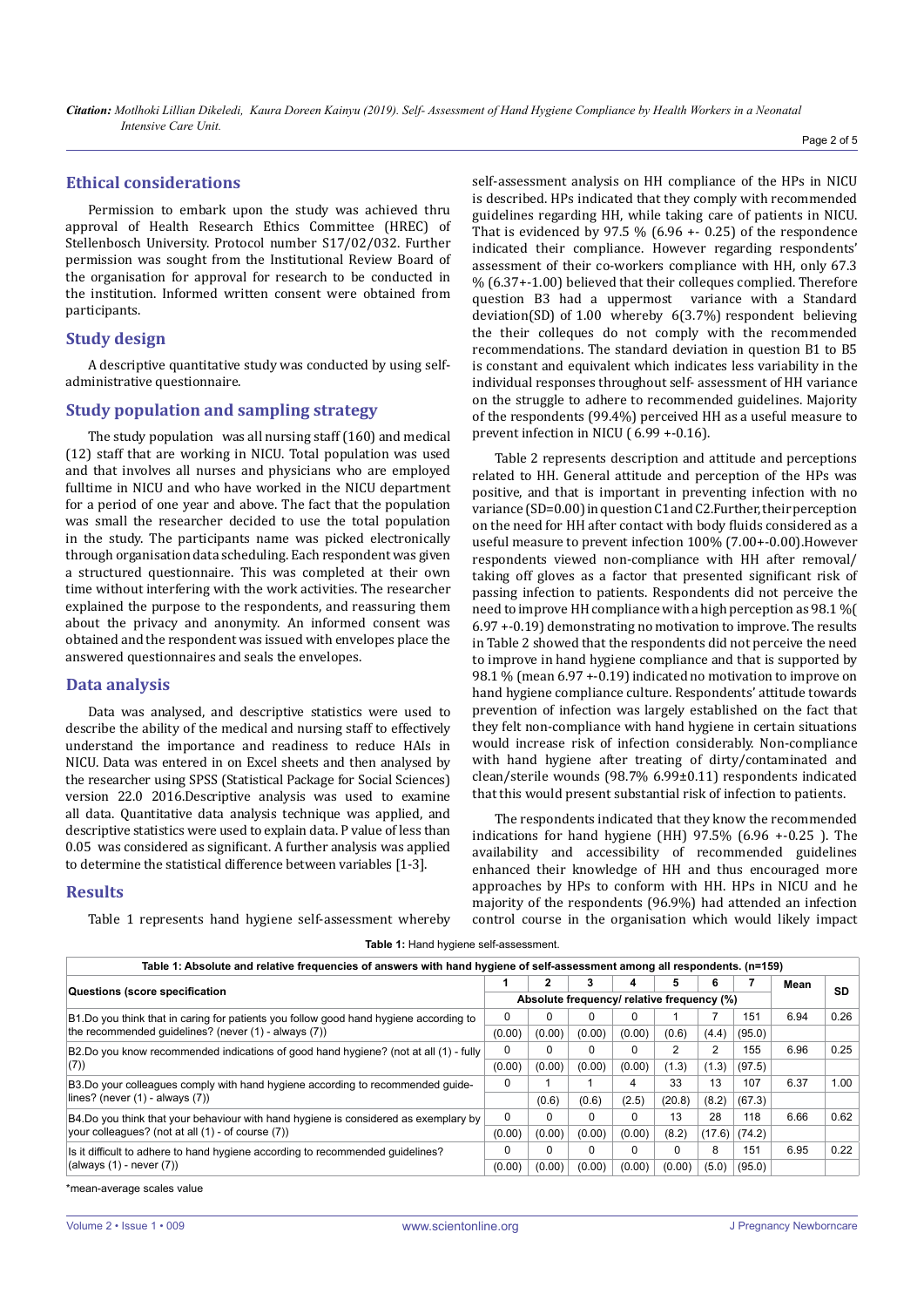*Citation: Motlhoki Lillian Dikeledi, Kaura Doreen Kainyu (2019). Self- Assessment of Hand Hygiene Compliance by Health Workers in a Neonatal Intensive Care Unit.*

| Page 3 of 5 |  |  |  |
|-------------|--|--|--|
|-------------|--|--|--|

| Table 2: Absolute and relative frequencies of answers with hand hygiene of attitudes and perceptions related to hand hygiene all respondents. (n=157)                                                                                        |        |                                            |              |              |        |                |         |      |           |
|----------------------------------------------------------------------------------------------------------------------------------------------------------------------------------------------------------------------------------------------|--------|--------------------------------------------|--------------|--------------|--------|----------------|---------|------|-----------|
| Questions (score specification                                                                                                                                                                                                               |        |                                            | 3            | 4            | 5      | 6              |         | mean | <b>SD</b> |
|                                                                                                                                                                                                                                              |        | Absolute frequency/ relative frequency (%) |              |              |        |                |         |      |           |
| Do you perceive hand hygiene in the following situation "between treating of dirty/<br>0<br>contaminated and clean / sterile would "as useless or useful measure to prevent<br>(0.00)<br>infection in healthcare? (useless (1) - useful (7)) |        | 0                                          | 0            | n            |        | 0              | 159     | 7.00 | 0.00      |
|                                                                                                                                                                                                                                              |        | (0.00)                                     | (0.00)       | (0.00)       | (0.00) | (0.00)         | (100.0) |      |           |
| Do you perceive hand hygiene in the following situation "after contact with body<br>$\Omega$<br>fluids" as useless or useful measure to prevent infection in healthcare? (useless (1) -<br>(0.00)<br>useful (7))                             |        | $\Omega$                                   | $\Omega$     | $\Omega$     | 0      | 0              | 159     | 7.00 | 0.00      |
|                                                                                                                                                                                                                                              |        | (0.00)                                     | (0.00)       | (0.00)       | (0.00) | (0.00)         | (100.0) |      |           |
| Do you perceive hand hygiene in the following situation "after removal/taking off                                                                                                                                                            |        | $\Omega$                                   | 0            | $\Omega$     |        | 0              | 158     |      |           |
| gloves" as useless or useful measure to prevent infection in healthcare? (useless (1)<br>- useful (7)))                                                                                                                                      | (0.00) | (0.00)                                     | (0.00)       | (0.00)       | (0.6)  | (0.00)         | (99.4)  | 6.99 | 0.16      |
| Does non-compliance with hand hygiene in the following situation "in treating of dirty /  0<br>contaminated and clean/sterile wound" presents risk of infection to patients? (no risk<br>$(1)$ - significant risk $(7)$ )                    |        | $\Omega$                                   | <sup>0</sup> | $\Omega$     |        | 2              | 157     |      | 0.11      |
|                                                                                                                                                                                                                                              |        | (0.00)                                     | (0.00)       | (0.00)       | (0.00) | (1.3)          | (98.7)  | 6.99 |           |
| Does non-compliance with hand hygiene in the following situation "upon contact with<br>body fluids" presents risk of infection to patients? (no risk (1) - significant<br>risk(7)                                                            |        | $\Omega$                                   | 0            | 0            | 0      |                | 158     | 6.99 | 0.08      |
|                                                                                                                                                                                                                                              |        | (0.00)                                     | (0.00)       | (0.00)       | (0.00) | (0.6)          | (99.4)  |      |           |
| Does non-compliance with hand hygiene in the following situation "after removal/                                                                                                                                                             |        | $\Omega$                                   | $\Omega$     | $\Omega$     | 4      | 24             | 131     |      |           |
| taking off gloves" presents risk of infection to patients?) (no risk (1) -<br>significant risk (7))                                                                                                                                          | (0.00) | (0.00)                                     | (0.00)       | (0.00)       | (2.5)  | (15.1)         | (82.4)  | 6.80 | 0.46      |
|                                                                                                                                                                                                                                              |        | U                                          | <sup>0</sup> | <sup>0</sup> |        | $\overline{2}$ | 156     |      | 0.19      |
| Do you feel that you can improve compliance with hand hygiene? (yes -perhaps - no)                                                                                                                                                           | (0.00) | (0.00)                                     | (0.00)       | (0.00)       | (0.6)  | (1.3)          | (98.1)  | 6.97 |           |

| Table 2 : Description of attitudes, and perceptions related to hand hygiene. |  |  |
|------------------------------------------------------------------------------|--|--|
|------------------------------------------------------------------------------|--|--|

\*mean-average scales value

their insight of hand hygiene practices. The health professionals displayed a high degree of self-assessment as described with grades between 6 and 7.Majority of the respondents (99.4%) perceived hand hygiene as a useful measure to prevent infection in the NICU (6.99±0.16).

#### **Conclusion**

This study exposes that there is still some degree of noncompliance in hand hygiene while taking care of patients, additionally, after the removal of gloves among some HPs during their self-assessment. That may be associated with the perception of HPs thinking their hands are still clean since they were covered by gloves during the performance of procedures. Nevertheless, on the other hand it was identified that the standard deviation in question B1 and B2, SD=0.22 with the lowest variation in B5 showing struggle in hand hygiene compliance according to recommended guidelines. That may be viewed as lack of some degree of hand hygiene compliance culture. The research findings showed that the self-assessment and perception majority of the respondents have knowledge about hand hygiene and prevention of HAIs in NICU and its significance. However, the results show that there are some HPs who still find it difficult to adhere to hand hygiene compliance culture in certain circumstances, for an example difficulty in performing hand hygiene after the removal of gloves .In this study, the majority of respondents 99.4 %( n=159) perceived hand hygiene as the useful measure to prevent infection in NICU, however, the response in B3 showed that SD=1.00 had a height variance on the respondents' belief about their colleagues' compliance to hand hygiene.In summary, the researcher recognises that there are some deficiencies among some HPs in relation with adherence to hand hygiene. Some HP's, during their selfassessment, acknowledged that some of their colleagues are not adhering to correct performance of hand hygiene. Therefore, in order to prevent HAIs in NICUs, it is of vital importance for all HPs to perform hand hygiene properly while taking care of patients. There is an vital need for HPs to recognise hand hygiene as the significant method that reduces HAIs in NICU.It can be concluded

that the majority of the respondents were HPs who attended the educational training regarding hand hygiene compliance and HAIs reduction. However, despite that, HPs among them were still identified as showing some degree of non-compliance in relation to compliance in hand hygiene and reduction of HAIs. The solicitation of WHOs' strategies to improve hand hygiene compliance has been recognised in many studies that were conducted and it displayed incredible enhancement according to the literature [18]. Therefore Healthcare organisations should implement innovative methods to enhance a hand hygiene compliance culture in an approach to reduce HAIs in NICUs. There is a need to device innovative strategies that may enrich hand hygiene compliance culture. Innovative strategies may serve as a motivation to HPs to comply in hand hygiene [19-49].

#### **Acknowledgements**

I would like to express my sincere thanks to my mother, family and friends, classmates, at Stellenbosch university who supported, and guided me always. I would also like to thank my Supervisor Dr. Doreen Kainyu Kaura for the support, encouragementand guidance throughout my study as well Dr Simona Kelcikova for allowing me to use her questionnaire in this study, and King Fahad Medical City's ethics committee.

#### **Competing interests**

Authors declare no personal or financial relationships which could have inappropriately influenced the study

#### **Author's contributions**

LDM is the principal investigator for this this study and assumed primary responsibility for writing the article. KDK provided guidance, analysis of the study**.**

#### **References**

1. [Ajzen I, Madden T J. Prediction of goal directed behavior: Attitudes,](https://www.sciencedirect.com/science/article/pii/0022103186900454)  [intentions and perceived behavioral control.](https://www.sciencedirect.com/science/article/pii/0022103186900454) *Journal of Experimental Social Psychology.* [1986;22\(5\):453-474.](https://www.sciencedirect.com/science/article/pii/0022103186900454)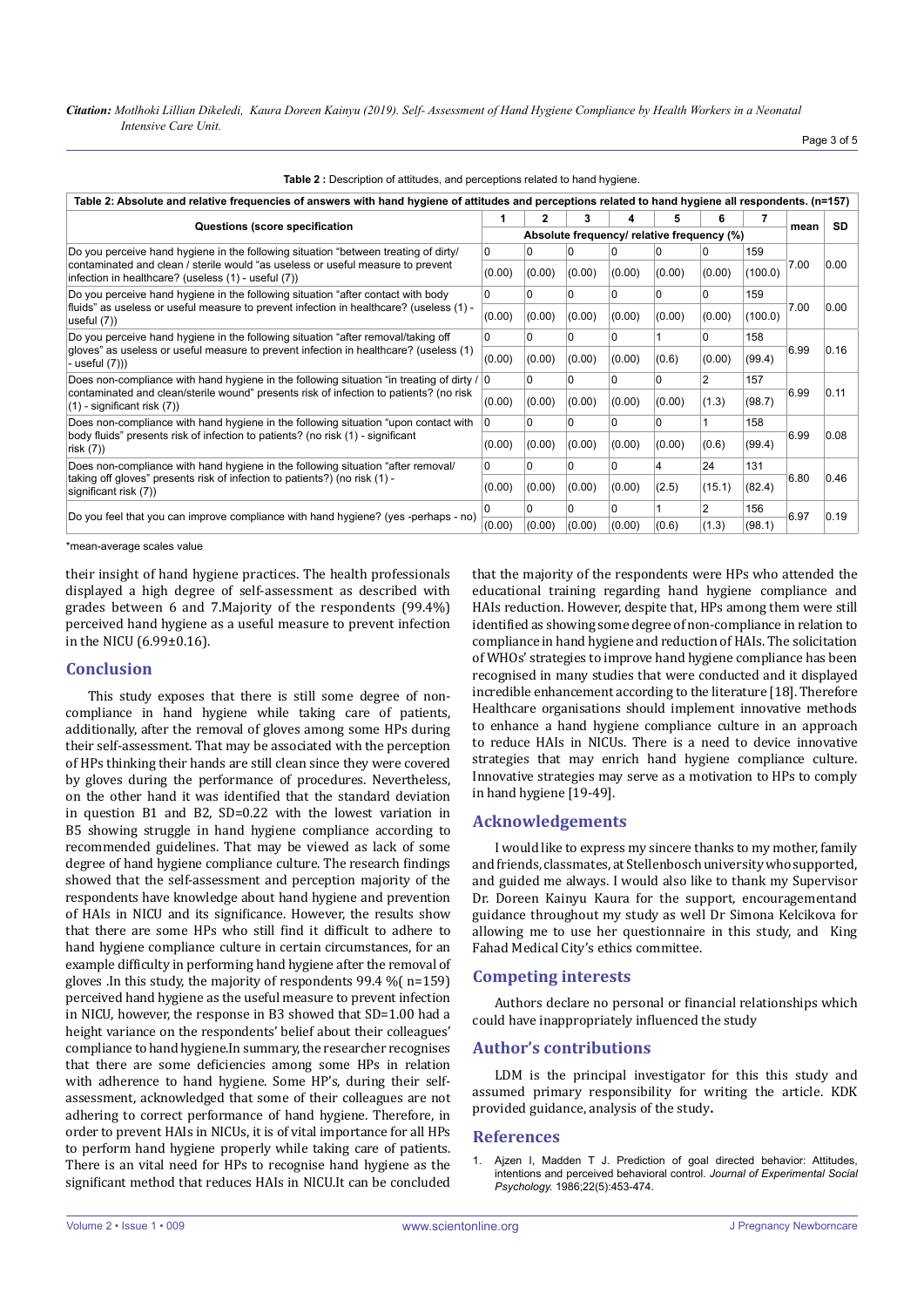*Citation: Motlhoki Lillian Dikeledi, Kaura Doreen Kainyu (2019). Self- Assessment of Hand Hygiene Compliance by Health Workers in a Neonatal Intensive Care Unit.*

Page 4 of 5

2. [Banerjee A, Chaudhury S. Statistics without tears: Populations and samples.](https://www.ncbi.nlm.nih.gov/pubmed/21694795)  *[Ind Psychiatry J. 2010;19\(1\):60-65](https://www.ncbi.nlm.nih.gov/pubmed/21694795)*.

3. [Buford V, Kumar V, Kennedy B. Relationship of various infection control](https://www.ncbi.nlm.nih.gov/pubmed/26804305)  [interventions to the prevalence of multidrug-resistant Pseudomonas](https://www.ncbi.nlm.nih.gov/pubmed/26804305)  [aeruginosa among U.S. hospitals.](https://www.ncbi.nlm.nih.gov/pubmed/26804305) *Am J Infect Control.* 2016;44(4):381-386.

- 4. Burns N. Gray J.R & Grove, S.K. *U*nderstanding nursing research: building an evidence-based practice. 6<sup>th</sup> ed. United States of America: Elsevier Inc. 2015.
- 5. [Cantey J, Sreeramoju P, Jaleel M, et al. Prompt Control of an Outbreak](https://www.ncbi.nlm.nih.gov/pubmed/23582136)  [Caused by Extended-Spectrum b-Lactamase–Producing Klebsiella](https://www.ncbi.nlm.nih.gov/pubmed/23582136)  [Pneumoniae in a Neonatal Intensive Care Unit.](https://www.ncbi.nlm.nih.gov/pubmed/23582136) *J Pediatr.* 2013;163(3):672- [679.](https://www.ncbi.nlm.nih.gov/pubmed/23582136)
- 6. [Chen J, Yu X, Zhou Y, et al. Integrated measures for prevention of invasive](https://www.ncbi.nlm.nih.gov/pubmed/26416526)  [Candida infections in preterm infants in a Chinese neonatal intensive care](https://www.ncbi.nlm.nih.gov/pubmed/26416526)  unit. *[Am J Infect Control.](https://www.ncbi.nlm.nih.gov/pubmed/26416526)* 2015;*43*(12):1321-1325.
- 7. [Conner M, Armitage C. Extending the theory of planned behaviour:](https://onlinelibrary.wiley.com/doi/abs/10.1111/j.1559-1816.1998.tb01685.x)  [A review and avenue for further research.](https://onlinelibrary.wiley.com/doi/abs/10.1111/j.1559-1816.1998.tb01685.x) *Journal of applied psychology*[.1998;15:1429-1464](https://onlinelibrary.wiley.com/doi/abs/10.1111/j.1559-1816.1998.tb01685.x)
- 8. Creswell J W. *[Research design: Qualitative, quantitative, and mixed methods](file:///C:\Users\admin\Downloads\Creswell-ResearchDesign.pdf)  approaches*. *[Sage publications.](file:///C:\Users\admin\Downloads\Creswell-ResearchDesign.pdf)* 2013.
- 9. [Decembrino L, Maini A, Decembrino N, Maggi I, Lacerenza S. 2014.](https://www.ncbi.nlm.nih.gov/pubmed/24709461)  [Management of outbreaks in neonatal intensive care units.](https://www.ncbi.nlm.nih.gov/pubmed/24709461) *Early Hum Dev.* 2014;*90*[:S54-S56.](https://www.ncbi.nlm.nih.gov/pubmed/24709461)
- 10. DiCenso A, Guyatt G, Ciliska D. Evidence-based nursing: A guide to clinical practice. *Elsevier Health Sciences.* 2014.
- 11. [Djordjevic Z M, Markovic-Denic L, Folic M M, Igrutinovic Z, Jankovic SM.](https://www.ncbi.nlm.nih.gov/pubmed/25564130)  [Healthcare–acquired infections in neonatal intensive care units: Risk factors](https://www.ncbi.nlm.nih.gov/pubmed/25564130)  and etiology. *[Am J Infect Control.2015;43](https://www.ncbi.nlm.nih.gov/pubmed/25564130)*(1):86-88.
- 12. [Edwards D, Hawker C, Carrier J, Rees C. A systematic review of the](https://www.ncbi.nlm.nih.gov/pubmed/26001854)  [effectiveness of strategies and interventions to improve the transition from](https://www.ncbi.nlm.nih.gov/pubmed/26001854)  [student to newly qualified nurse.](https://www.ncbi.nlm.nih.gov/pubmed/26001854) *Int J Nurs Stud. 2015;*52(7):1254-1268.
- 13. [Gould D, Drey N. Student nurses' experiences of infection prevention and](https://www.ncbi.nlm.nih.gov/pubmed/23993761)  [control during clinical placements.](https://www.ncbi.nlm.nih.gov/pubmed/23993761) *Am J Infect Control.* 2013;*41*(9):760-763.
- 14. Grove SK, Burns N, Gray JR. *Understanding nursing research: Building an evidence-based practice*. *Elsevier Health Sciences.* 2014.
- 15. [Hale R, Powell T, Drey NS, Gould DJ. Working practices and success](https://www.ncbi.nlm.nih.gov/pubmed/25549828)  [of infection prevention and control teams: a scoping study.](https://www.ncbi.nlm.nih.gov/pubmed/25549828) *J Hosp Infect.* 2015;*89*[\(2\):77-81.](https://www.ncbi.nlm.nih.gov/pubmed/25549828)
- 16. [Hessels A J, Larson E L. Relationship between patient safety climate and](https://www.ncbi.nlm.nih.gov/pubmed/26549480)  [standard precaution adherence: a systematic review of the literature.](https://www.ncbi.nlm.nih.gov/pubmed/26549480) *J Hosp Infect.* 2016;*92*[\(4\):349-362.](https://www.ncbi.nlm.nih.gov/pubmed/26549480)
- 17. [Hooven TA, Polin RA. Healthcare-associated infections in the hospitalized](https://www.ncbi.nlm.nih.gov/pubmed/24709456)  neonate: a review. *[Early Hum Dev. 2014;90](https://www.ncbi.nlm.nih.gov/pubmed/24709456)*:S4-S6.
- 18. [Hosseinialhashemi M, Sadeghipour F, Palenik C, Pourasghari H, Askarian](https://www.ncbi.nlm.nih.gov/pubmed/26116331)  [M. Knowledge, attitudes, and practices of healthcare personnel concerning](https://www.ncbi.nlm.nih.gov/pubmed/26116331)  [hand hygiene in Shiraz University of Medical Sciences hospitals, 2013-2014.](https://www.ncbi.nlm.nih.gov/pubmed/26116331)  *[Am J Infect Control.](https://www.ncbi.nlm.nih.gov/pubmed/26116331)* 2015. 43:1009-11
- 19. [Kawanishi F, Yoshinaga M, Morita M, et al.Risk factors for ventilator](https://www.ncbi.nlm.nih.gov/pubmed/25000829)[associated pneumonia in neonatal intensive care unit patients.](https://www.ncbi.nlm.nih.gov/pubmed/25000829) *J Infect [Chemother. 2014;](https://www.ncbi.nlm.nih.gov/pubmed/25000829)*20:627-e630.
- 20. [Kekikova S, Dusenka R, Mazuchova L, Kucmova S.Self-assessment of](http://www.davidpublisher.org/Public/uploads/Contribute/56ceaaaa7ab41.pdf)  [hand hygiene in health professionals as one of the tools for measurement](http://www.davidpublisher.org/Public/uploads/Contribute/56ceaaaa7ab41.pdf)  of provided healthcare quality. *[Journal of pharmacy and pharmacology](http://www.davidpublisher.org/Public/uploads/Contribute/56ceaaaa7ab41.pdf)*. [2016;4:162-173.](http://www.davidpublisher.org/Public/uploads/Contribute/56ceaaaa7ab41.pdf)
- 21. [Larson E, Cohen B, Baxter K. Analysis of alcohol-based hand sanitizer](https://www.ncbi.nlm.nih.gov/pubmed/22325728)  [delivery systems: Efficacy of foam, gel, and wipes against influenza A](https://www.ncbi.nlm.nih.gov/pubmed/22325728)  [\(H1N1\) virus on hands.](https://www.ncbi.nlm.nih.gov/pubmed/22325728) *Am J Infect Control.* 2012;40:806-809.
- 22. Masters K. Nursing theories: *A framework for professional practice*. *Jones & Bartlett Publishers.* 2014.
- 23. [Mazi W, Senok AC, Al-Kahldy S, Abdullah D. Implementation of the world](https://www.ncbi.nlm.nih.gov/pubmed/23673017)  [health organization hand hygiene improvement strategy in critical care](https://www.ncbi.nlm.nih.gov/pubmed/23673017)  units. *[Antimicrob Resist Infect Control. 2013;2](https://www.ncbi.nlm.nih.gov/pubmed/23673017)*(1):1-26.
- 24. [Medeiros, Grinberg G, Rosenthal V, et al. Impact of the International](https://www.ncbi.nlm.nih.gov/pubmed/25564118)

[Nosocomial Infection Control Consortium \(INICC\) multidimensional](https://www.ncbi.nlm.nih.gov/pubmed/25564118)  [hand hygiene approach in 3 cities in Brazil.](https://www.ncbi.nlm.nih.gov/pubmed/25564118) *Am J Infect Control. 2015;*[43:10-15.](https://www.ncbi.nlm.nih.gov/pubmed/25564118)

- 25. [Mernelius S, Löfgren S, Lindgren P, et al.The effect of improved compliance](https://www.ncbi.nlm.nih.gov/pubmed/23352076)  [with hygiene guidelines on transmission of Staphylococcus aureus to new](https://www.ncbi.nlm.nih.gov/pubmed/23352076)[born infants: The Swedish Hygiene Intervention and Transmission of S](https://www.ncbi.nlm.nih.gov/pubmed/23352076)  aureus study. *[Am J Infect Control.](https://www.ncbi.nlm.nih.gov/pubmed/23352076)* 2013;41:585-590.
- 26. Minton A, Khale L. *Belief systems, religion and behavioural Economics*, New York: Business Expert Press LLC. 2014.
- 27. [Morioka I, Yahata M, Shibata A, et al. Impact of pre-emptive contact](https://www.ncbi.nlm.nih.gov/pubmed/23561425)  [precautions for out born neonates on the incidence of healthcare](https://www.ncbi.nlm.nih.gov/pubmed/23561425)[associated methicillin-resistant Staphylococcus aureus transmission in a](https://www.ncbi.nlm.nih.gov/pubmed/23561425)  [Japanese neonatal intensive care unit.](https://www.ncbi.nlm.nih.gov/pubmed/23561425) *J Hosp Infect. 2013;*84:66e-70e.
- 28. [Mutters N, Brooke R, Frank U, Heeg K. Low risk of apparent transmission of](https://www.ncbi.nlm.nih.gov/pubmed/23453393)  [vancomycin-resistant Enterococci from bacteraemic patients to hospitalized](https://www.ncbi.nlm.nih.gov/pubmed/23453393)  contacts. *[Am J Infect Control. 2013;](https://www.ncbi.nlm.nih.gov/pubmed/23453393)*41:778-781.
- 29. Offner D, Strub M, Rebert C, Musset AM. Evaluation of an ethical method [aimed at improving hygiene rules compliance in dental practice.](https://www.ncbi.nlm.nih.gov/pubmed/26905791) *Am J Infect Control.* 2016;*44*[\(6\):666-670.](https://www.ncbi.nlm.nih.gov/pubmed/26905791)
- 30. [Parriott A, Saint S, Olmsted R, Krein S. Presentation Number 001.](https://www.ajicjournal.org/article/S0196-6553(15)00250-3/fulltext)  [Associations between Hospital Infection Prevention/control Program](https://www.ajicjournal.org/article/S0196-6553(15)00250-3/fulltext)  [Infrastructure and Evidence-based. Device Associated Infection Prevention](https://www.ajicjournal.org/article/S0196-6553(15)00250-3/fulltext)  Practices. *[American Journal of Infection Control](https://www.ajicjournal.org/article/S0196-6553(15)00250-3/fulltext)*, 2015;43:S3-S17.
- 31. Perlaff, M. The dynamics of persuasion: Communication and attitudes in the twenty-first century, Routledge. 2016.
- 32. [Polacco M, Shinkunas L, Perencevich EN, Kaldjian L, Reisinger H.](https://www.ncbi.nlm.nih.gov/pubmed/25637116)<br>See one, do one, teach one: Hand hydiene attitudes amond hygiene attitudes among medical [students, interns, and faculty.](https://www.ncbi.nlm.nih.gov/pubmed/25637116) *Am J Infect Control.* 2015;*43*(2):159-161.
- 33. Polit DF, Beck CT. *Essentials of nursing research: Appraising evidence for nursing practice*. Lippincott Williams & Wilkins. 2013.
- 34. [Rallis D, Karagianni P, Papakotoula I, Nikolaidis N, Tsakalidis C. Significant](https://www.ncbi.nlm.nih.gov/pubmed/26717871)  [reduction of central line–associated bloodstream infection rates in a tertiary](https://www.ncbi.nlm.nih.gov/pubmed/26717871)  neonatal unit. *[Am J Infect Control.](https://www.ncbi.nlm.nih.gov/pubmed/26717871)* 2016;*44*(4):485-487.
- 35. [Resende DS, Peppe ALG, Reis HD, Abdallah VOS, Ribas RM, Gontijo](https://www.ncbi.nlm.nih.gov/pubmed/25523073)  [Filho PP. Late onset sepsis in newborn babies: epidemiology and effect of](https://www.ncbi.nlm.nih.gov/pubmed/25523073)  [a bundle to prevent central line associated bloodstream infections in the](https://www.ncbi.nlm.nih.gov/pubmed/25523073)  [neonatal intensive care unit.](https://www.ncbi.nlm.nih.gov/pubmed/25523073) *Braz J Infect Dis.* 2015;*19*(1):52-57.
- 36. [Rodriguez V, Giuffre C, Villa S, et al. A multimodal intervention to improve](https://www.ncbi.nlm.nih.gov/pubmed/26346932)  [hand hygiene in ICUs in Buenos Aires, Argentina: a stepped wedge trial.](https://www.ncbi.nlm.nih.gov/pubmed/26346932) *Int J Qual Health Care.* [2015;27\(5\):405–411.](https://www.ncbi.nlm.nih.gov/pubmed/26346932)
- 37. Ross K.*Quantitative research methods in educational planning*, Paris, France. 2013.
- 38. SANC, South African Nursing Council. R2598, Regulations relating to the scope of practice of persons who are registered or enrolled under the Nursing Act, 1978. Regulation of the Nursing Act, 2005 (Act No. 33 of 2005). *Government Gazette, 2006;*491:34.
- 39. [Sedikides C, Strube MJ. Self- evaluation: To thick own self be good, to thine](http://www.southampton.ac.uk/~crsi/Sedikides_Strube.pdf)  [own self be sure, to the own self be true, and to thine own self be better.](http://www.southampton.ac.uk/~crsi/Sedikides_Strube.pdf)  *[Advances in experimental social psychology](http://www.southampton.ac.uk/~crsi/Sedikides_Strube.pdf)*. 1997; 29:209-269.
- 40. [Siafakas N, Goudesidou M, Gaitana K, et al.Successful control of an](https://www.ncbi.nlm.nih.gov/pubmed/23706831)  [echovirus 6meningitis outbreak in a neonatal intensive care unit in central](https://www.ncbi.nlm.nih.gov/pubmed/23706831)  Greece*[. Am J Infect Control.](https://www.ncbi.nlm.nih.gov/pubmed/23706831)* 2013;41:1125-1128.
- 41. [Smiddy MP, O'Connell R, Creedon SA. Systematic qualitative literature](https://www.ncbi.nlm.nih.gov/pubmed/25728153)  [review of Health professionals' compliance with hand hygiene guidelines.](https://www.ncbi.nlm.nih.gov/pubmed/25728153) *Am [J Infect Control.](https://www.ncbi.nlm.nih.gov/pubmed/25728153)* 2015;*43*(3):269-274.
- 42. [Song X, Stockwell D, Floyd T, Short B, Singh N. Improving hand hygiene](https://www.ncbi.nlm.nih.gov/pubmed/23643451)  [compliance in health care workers: Strategies and impact on patient](https://www.ncbi.nlm.nih.gov/pubmed/23643451)  [outcomes. Am J Infect Control. 2013;41:e101-e105.](https://www.ncbi.nlm.nih.gov/pubmed/23643451)
- 43. [Sunkesula V, Meranda D, Kundrapu S, et al. Comparison of hand hygiene](https://www.ncbi.nlm.nih.gov/pubmed/25564119)  [monitoring using the 5 Moments for h and hygiene method versus a wash](https://www.ncbi.nlm.nih.gov/pubmed/25564119)  in- wash out method. *[Am J Infect Control. 2015;](https://www.ncbi.nlm.nih.gov/pubmed/25564119)*43:16-49.
- 44. [Tsai C. Applying the theory of planned behavior to explore the independent](http://www.academicjournals.org/app/webroot/article/article1380703855_Tsai.pdf)  travellers' behavior. *[African Journal of Business Management](http://www.academicjournals.org/app/webroot/article/article1380703855_Tsai.pdf)*. 2010;4(2):221- [234.](http://www.academicjournals.org/app/webroot/article/article1380703855_Tsai.pdf)